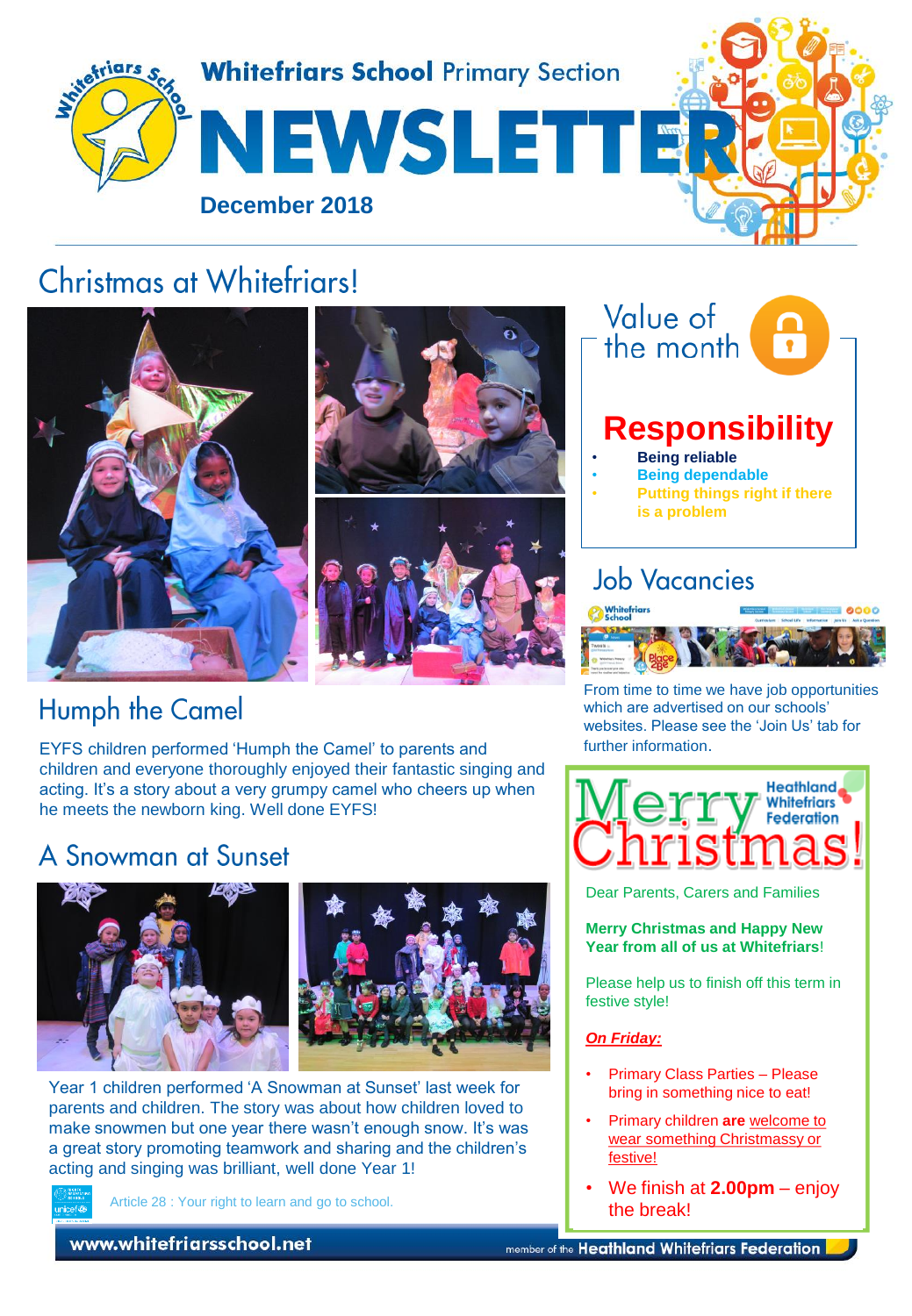

# Ali Baba and The Forty Thieves!



This week Whitefriars Primary children were visited by The Wizard Theatre who performed Ali Baba and The Forty Thieves, an exciting, hilarious, swashbuckling adventure from the Arabian Nights. It explored some essential

issues and carried an important message; after all everyone wants to win the lottery… but as Ali Baba learns money certainly isn't everything. Everyone had a thoroughly good time!

# Christmas Lunch



On Tuesday 18th December children and staff enjoyed a lovely Christmas lunch with all the trimmings! A big thank you to Chef Branko and all the kitchen staff.

Article 24 : Your right to good food and water.

# **Christmas Tree Festival**



Year 1 have been to All Saints Church to celebrate the Christmas Tree Festival. We enjoyed looking at the beautifully decorated trees from different places and seeing our trees which we decorated in our classroom. We listened to the First Christmas Story and sang some Christmas Songs.



Article 29 : Your right to become the best you can be.

21st December is the last day of term. Please note that school finishes at 2pm.



### Diary Dates for January...

7 th ~ Children return to school



Congratulations to the following children who achieved their Bronze, Silver and Gold Awards this month.

#### **Bronze Award:**

Ansh ~ Pisces Mohamed ~ Aquila Sharaf ~ Lyra Mikhaela ~ Aquila Maryan ~ Corvus Rahela ~ Aquila Hamna ~ Aquila Fardeen ~ Aquila Nadia ~ Aquila Tirth  $\sim$  Aquila

### **Silver Award:**

Jay ~ Pisces Denisa ~ Pisces Amira ~ Pisces Sophie ~ Lyra Jalak ~ Corvus Binal ~ Pisces Logan ~ Pisces Denisa ~ Andromeda Beheshta ~ Pisces Gowsikan ~ Chamaeleon

**Gold Award:**

Alessia ~ Chamaeleon Azra ~ Chamaeleon Rihan ~ Chamaeleon Kimi ~ Chamaeleon

www.whitefriarsschool.net